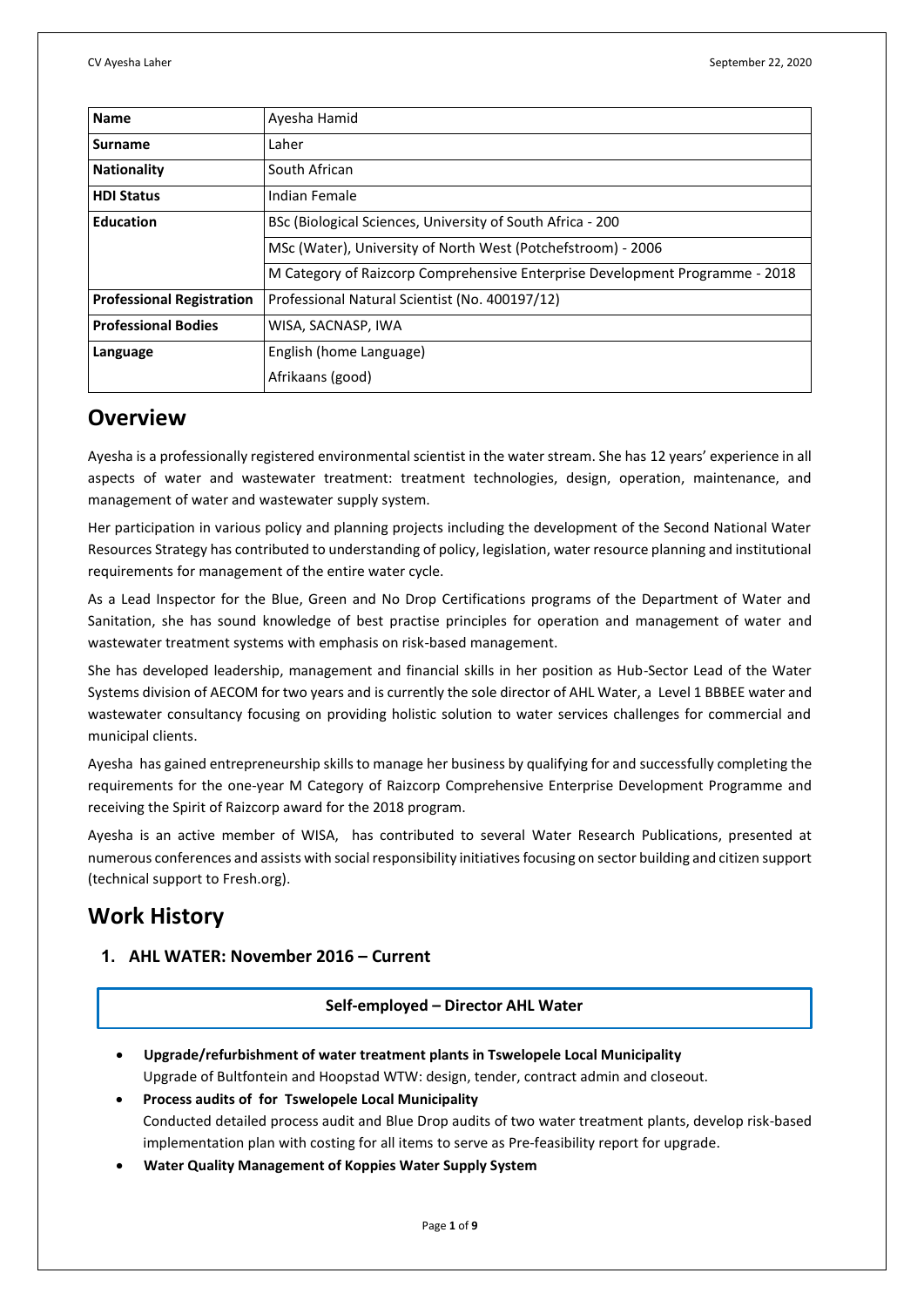Conducted process audit, risk assessment and blue drop audit; developed Water Safety Plan, Water Quality Incident Management Protocol, Blue Drop Improvement Plan and O&M Manual

- **Process audits for Harry Gwala LM** Appointed by Zimile Engineering to conduct process audits and risk assessment of two water treatment plants in Harry Gwala Local Municipality
- **Process audits of Ventersdorp WWTW and Potchefstroom WWTW**  Appointed by Korone Engineering to conduct Process audit and Risk assessment of two treatment plants in JB Marks Local municipality to identify process-limiting factors.

# • **Netcare Water Quality Verification support**

recommendations to ensure compliance.

Conducted process audit of Netcare Kroon WTW, development of Incident management protocol and water quality monitoring programs for all facilities to ensure delivery of safe drinking water, and development of legal compliance checklist for facilities with water treatment plants.

• **Home Affairs Water Quality assessment** Risk assessment of water supply system in commercial building to verify water quality and provide

# • **eMondlo Water and Wastewater process audit and risk assessment**

Appointed by Mangethe Group to conduct Process audit and comprehensive risk assessment of WTW and WWTW to assist with refurbishment/upgrade of these plants by MISA.

• **PRASA Water Quality assessment** Risk assessment of water supply systems to identify root cause of failures and propose action plan for mitigating measures.

#### • **Netcare review of O&M Plan**

Evaluation of suitable service provider to undertake O&M of Christian Barnard Memorial Hospital WTW

# • **DWS Blue Drop PAT Report**

Appointed by DWS (Regulations) to compile the Blue Drop Progress Assessment Tool (PAT) for 2017: moderate Blue Drop reports, write WSA regional and national overview to indicate performance and trends

#### • **Netcare review of Desalination plant**

Appointed to review desalination plant to be installed at hospital in Cape Town: focus on legal compliance, operations, maintenance, design and price, company experience

#### • **Netcare review of proposed Blackwater Systems**

Appointed to review proposed blackwater treatment plants for four hospitals in Western Cape: focus on legal compliance, operations, maintenance, design, acceptability.

#### • **GSK Audit of treatment plant**

Review of groundwater treatment plant at pharmaceutical factory (legal compliance, operations and management against norms and standards).

#### • **ERWAT Green Drop Audits**

Appointed with Watergroup as consortium to conduct quarterly Green Drop audits for 19 WWTW for a period of three years. Responsible as Technical lead, Lead Inspector, development of Green Drop Improvement plants, skills development and training, quarterly reports and presentation to EXCO**.**

## • **Murray and Roberts Water – Consultant**

Appointed for 12-month period to with water and wastewater operations, maintenance, management, client liaison, marketing and development of best practise principles for containerised systems.

Conducted borehole feasibility, design review, development of risk-based monitoring program, legal compliance, risk assessment, log sheets and incident protocol for Life Health Vincent Palotti Hospital water treatment plant.

#### • **Sembcorp Silulumanzi - Review of Water Safety Plan and conduct process audits**

Appointed as subconsultant to CSV Water to audit and review Water Safety plan for five supply systems and conduct process audits for three WTW as per Blue Drop requirements.

• **Department of Public Works- Green Drop Project**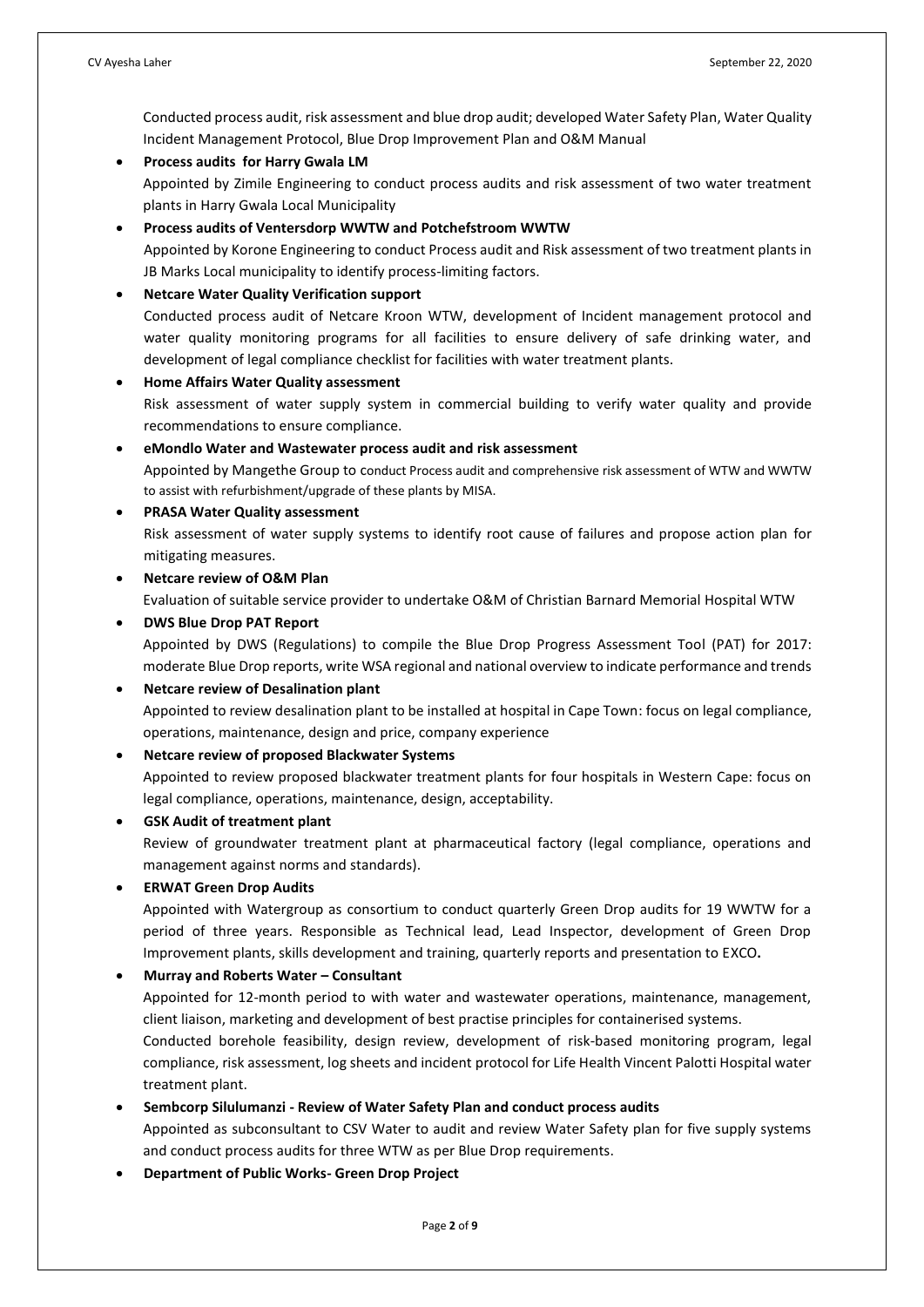Responsible for Key Focus Area 8- Development of Green Drop Improvement Plans for 82 wastewater treatment plants and Blue Drop Improvement Plans for 11 water treatment plant. Evaluate current Green/Blue Drop status, identify gaps, develop implementation plan and determine projected scores for 10-year horizon

• **Bidvest SA Water/Improchem – Laboratory Testing for destruction of cyanide with ozone** Conducted lab testing on mine slurry to determine efficacy of ozone gas for destruction of cyanide to acceptable discharge limits. Awaiting approval from client to proceed with pilot-testing.

# **2. AECOM: January 2013 – October 2016**

# **Hub Sector Lead: Water Systems**

Operations lead for Water Systems Division comprising three sub-sectors namely Water Infrastructure Services, Treatment and Bulk, and Water Governance and Planning.

Responsible for management of team including HR requirement (mentorship, performance and rewards, succession planning, training), quality management systems, H&S duties, daily operational requirement (resources, utilisation), financial management (profit & loss, monthly reports, billing and collections, EAC's), project management (skills, time, budget, schedule, quality), compliance (ethics, contractual, due diligence, DOA) and marketing (proposal, bids, client engagements, interdepartmental bids).

# **Water Scientist**

# • **ERWAT verification of Green Drop Score**

Project manager responsible for project proposal, execution and management. Complete GD evaluation and develop improvement plan per GD criteria for 19 WWTW

# • **Upgrade of Temba WTW**

Acting as Client engineer, provide lead on hazop on process control for all unit processes including ozone and GAC, provide lead on process-related queries form contractor.

# • **Netcare Borehole Feasibility Study**

Project Director responsible for conceptualisation of study, client relations, technical lead for project. Specific deliverables include evaluation of water quality, treatment technologies and legislative review.

# • **Upgrade of Mogwase WWTP**

Technical lead to develop and implement Wastewater Risk Abatement Plan (W2RAP) and action plan, review of sludge classification and sludge disposal, industrial effluent monitoring strategy, engagements with DWS and Water Utility to secure funding and support, report writing and review of technical reports.

#### • **Review of the National Water Resources Monitoring Network**

Water Quality specialist responsible for review of 5 National Water Quality programs. Specific deliverables were User requirements, Network Inventory (GIS), National Objectives for monitoring, Data Integrity assessment, and scientific review to define critical and optimal network, development of National Monitoring Strategy. Tasks included mentorship of DWS staff, facilitation of consultation workshops and presentations to steering committee.

#### • **Implementation of National Water Resources Strategy**

Project Manager responsible to provide assistance to DWS (Policy and Regulation Unit) to implement NWRS2. Specific deliverables were assisting SALGA to develop a NWRS2 implementation plan and a monitoring tool per KPI, developing an excel-based Consolidated Implementation Plan incorporating all sectors plans and Project Management.

# • **Review of National Water Resources Strategy (NWRS2)**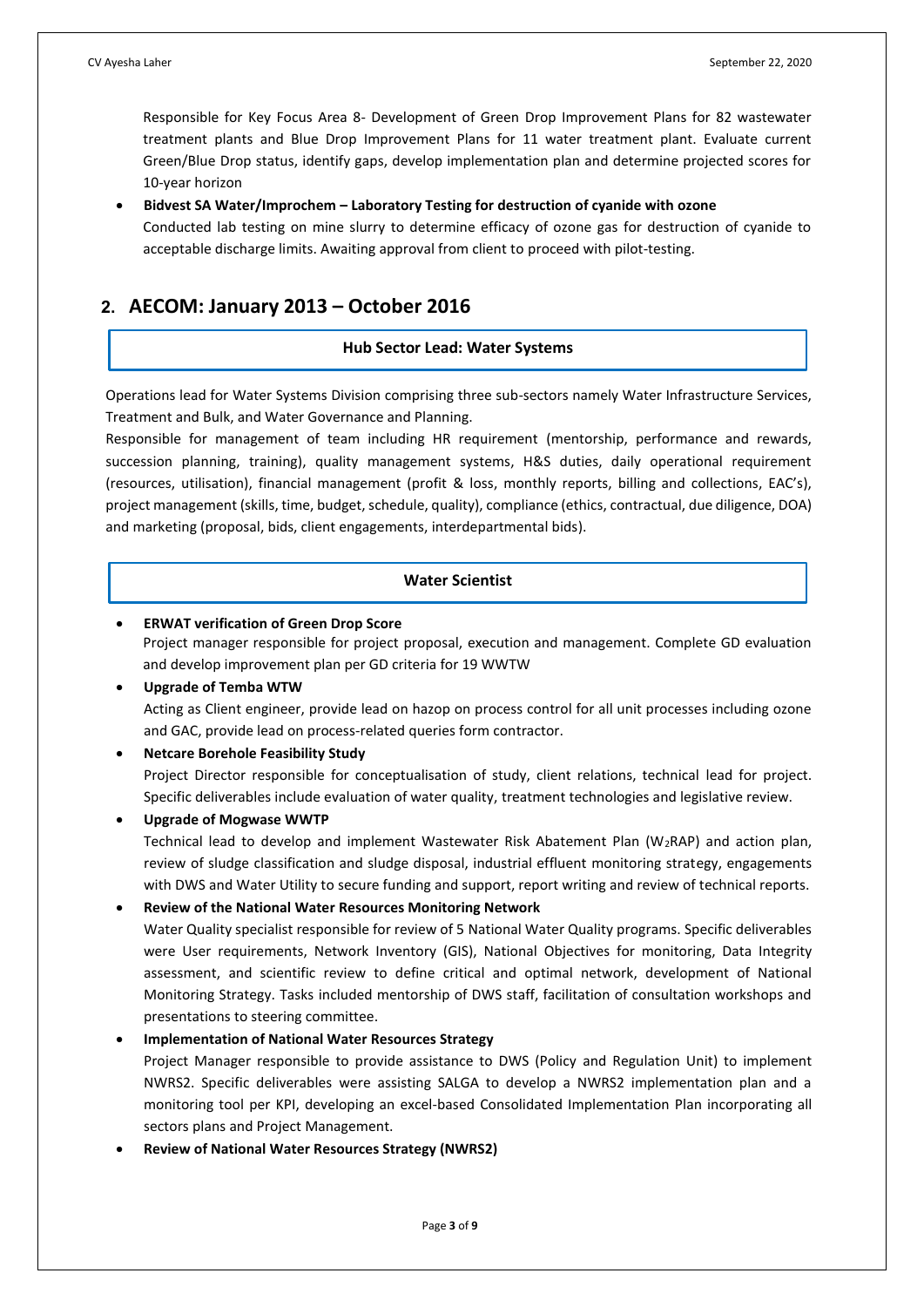Responsible for review of comments received from public consultation process, development of structure for reporting comments in centralised database, comments report summarising issues, feedback to DWA champions on comments received. Additional tasks included preparation of presentations, reports and communication material, and project administration.

## • **Development of the Limpopo North Reconciliation Strategy**

Task team leader for water quality, water reuse and WCWDM. Activities include water quality overviewidentify problem areas and pollution source, GIS maps of non-compliance, develop mitigating factors, resource quality objectives and use of RQO model to set limits; options for water reuse- technology costs, quantification of reuse in study area, comparison of cost; WCWDM – overview of current situation and mitigating measures.

# • **Vioolsdrift Noordoewer Dam Feasibility**

Water quality task team leader, literature review, water quality analysis, treatment options, and client presentations.

# • **Western Highveld Feasibility Study and IRS (RBIG)**

Responsible for process audits of treatment plants, performance-limiting overview and recommendations to upgrade treatment plants to ensure sustainable operations. Provide for technical input on network analysis and surface and ground water quality; literature review of IRS, report writing and review of technical reports.

# • **UThungulu Integrated Asset Management Strategy:**

Conducted infrastructure assessment of water services in municipality including Operations, maintenance, monitoring, staff requirements, incident management and reporting. Responsible for site visits, report writing and review of technical reports.

# • **ILembe Section 78 process**

Conducted infrastructure assessment of water services in municipality including Operations, maintenance, monitoring, staff requirements, incident management and reporting. Responsible for site visits, report writing and review of technical reports.

# • **District Water Services Manger Forum (DWSMF) Peer Review Program**

Facilitation of peer review process and workshop to evaluate water management, technical input to compiling feedback presentation to municipality and final report outlining action plan for implementation and assist with project administration.

# • **DWA Master Planning:**

Assisted with compiling Water Services Development Plan for Sekhukhune DM and Capricorn DM focusing on water quality, water conservation and demand management, Institutional arrangements, operations and maintenance, asset management, and customer services. Responsible for literature review, report writing and project meetings

# • **Capricorn Water Treatment Audits**

Process audits of 11 water supply systems, development of water safety plans, incident management protocols and risk-based water quality monitoring programs. Duties include project management, client liaison, all deliverables and list of recommendations to improve all supply systems.

# • **Modimolle WWTW Upgrade**

Responsible for client liaison, funding options, review of technical report and license requirements.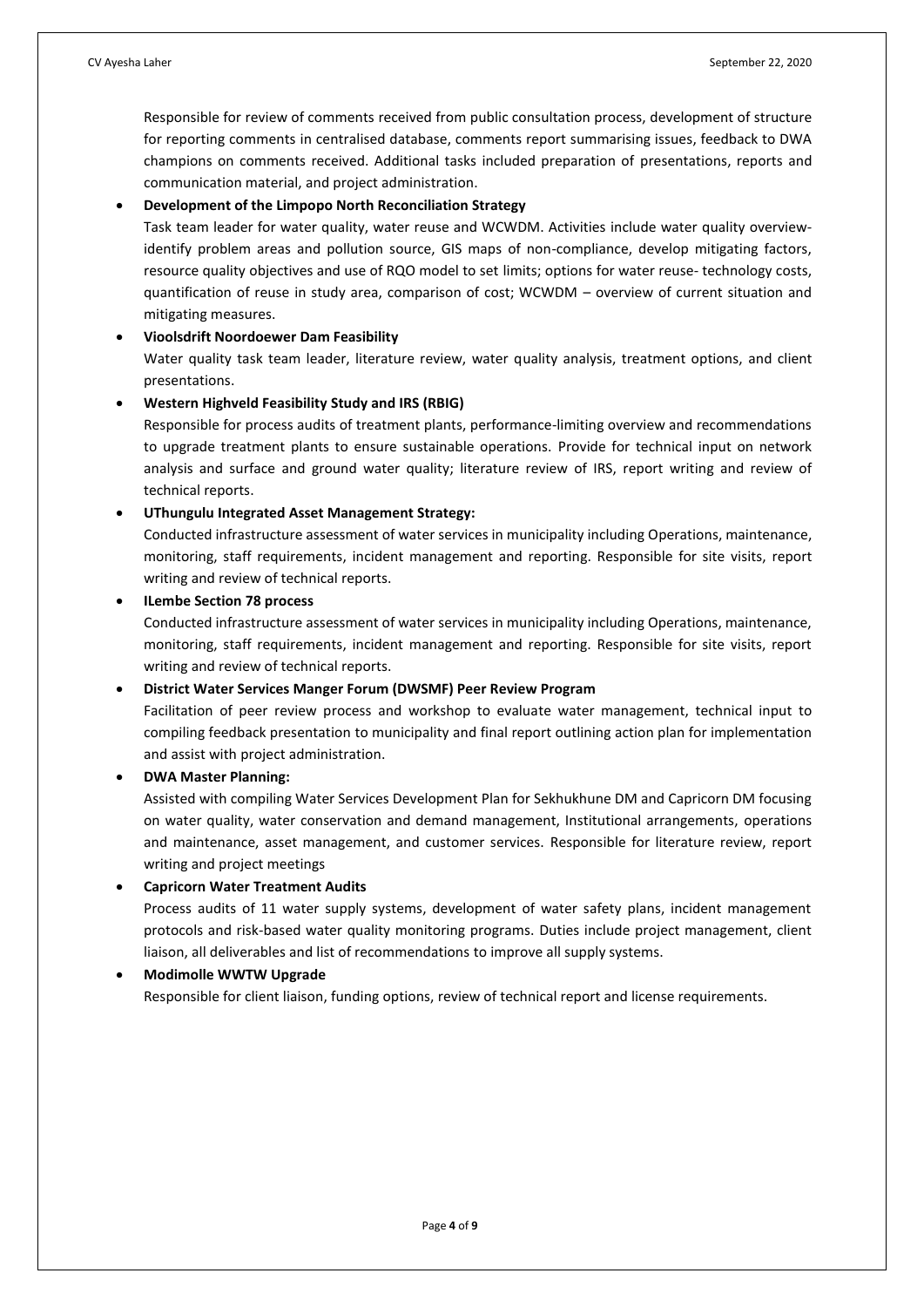# **3. CSV WATER: 2008-2013**

### **Director and Water Scientist**

• **Blue, Green and No Drop Lead Inspector for Incentive-based Certification program**

Program rolled out by Department of Water and Sanitation for water services authorities from 2007. Lead inspector responsible for auditing water and wastewater treatment plant, assisting municipalities with information and guidance to comply, checking and finalizing audit sheets of panel member, capacity building of panel members and site assessments. Duration from inception of program in 2007 to 2013, audited close to 45 municipalities throughout South Africa.

## • **Technical support to municipalities to achieve Blue Drop and Green Drop Certification**

Assisted several water services authorities to achieve Blue and Green Drop Certification by preparing various documents, assisting with implementation of management plans and capacity building and training for following requirements: Water safety plans, Wastewater risk abatement plans, Incident Management Protocols, O&M manuals. Municipalities include Steve Tshwete Local Municipality, City of Tshwane, Alfred Nzo Municipality, Westonaria Municipality, Dr JS Moroka Local Municipality. Duration from 2007-2013.

#### • **Process Audits of Water and Wastewater Treatment Plants**

Clients include Lepelle Northern Water, Tzaneen Local Municipality, Dr. JS Moroka Local Municipality, Mogale City and EXXARO Lephalale. Tasks include operational evaluation against design of treatment process and each unit process, rated capacity of units, operations evaluation, process controller requirements, water quality assessment, administration assessment and recommendations to address performance-limiting factors.

#### • **Midvaal Water Plant Optimisation Plan**

Detailed assessment of treatment plant with regards to water quality and quantity, unit process assessment and optimization report, rated capacity, coagulation, control, chemical cost evaluations, proposed upgrade of wastewater recycle unit, as per IWA plant assessment guidelines.

# **4. SA WATER CYCLE GROUP: 2007-2008**

#### **Water Scientist**

#### • **Roodeplaat Pilot Plant**

The project involved design and manufacture of a 1000l/hr pilot plant for Magalies Water (Roodeplaat), to test for the use of ozone at Roodeplaat. Responsible for design of ozone and GAC columns, review of water quality information, calculation of ozone dosage and contact time, commissioning of pilot plant.

#### • **Oxyzone Plant at Tower D, Air Products**

The project involved containerised system to treat cooling towers using ozone only. A smaller pilot plant had been operating for over a year at Air Products Vanderbijlpark. Responsible for design and commissioning of operational unit, sizing of ozone generator and contactor, determination of required ozone dosage, site preparation including Hazop study, and sourcing of appropriate monitors.

• **Cyanide Removal Pilot Plant**

Improchem approached SA Water to test if ozone can be used to remove cyanide from goldmine slurry from Harmony Gold, Randfontein. Duties included performing batch tests on the mine slurry by exposure to ozone, calibration of reactor, determination of theoretical applied ozone dosage. SA Water was subsequently appointed to design and manufacture a pilot plant on site: duties included determination of required ozone dosage, sizing of generator and oxygen generator, design of contact column and associated pipework, commissioning on site, operation and troubleshooting on site and assisting with trial runs.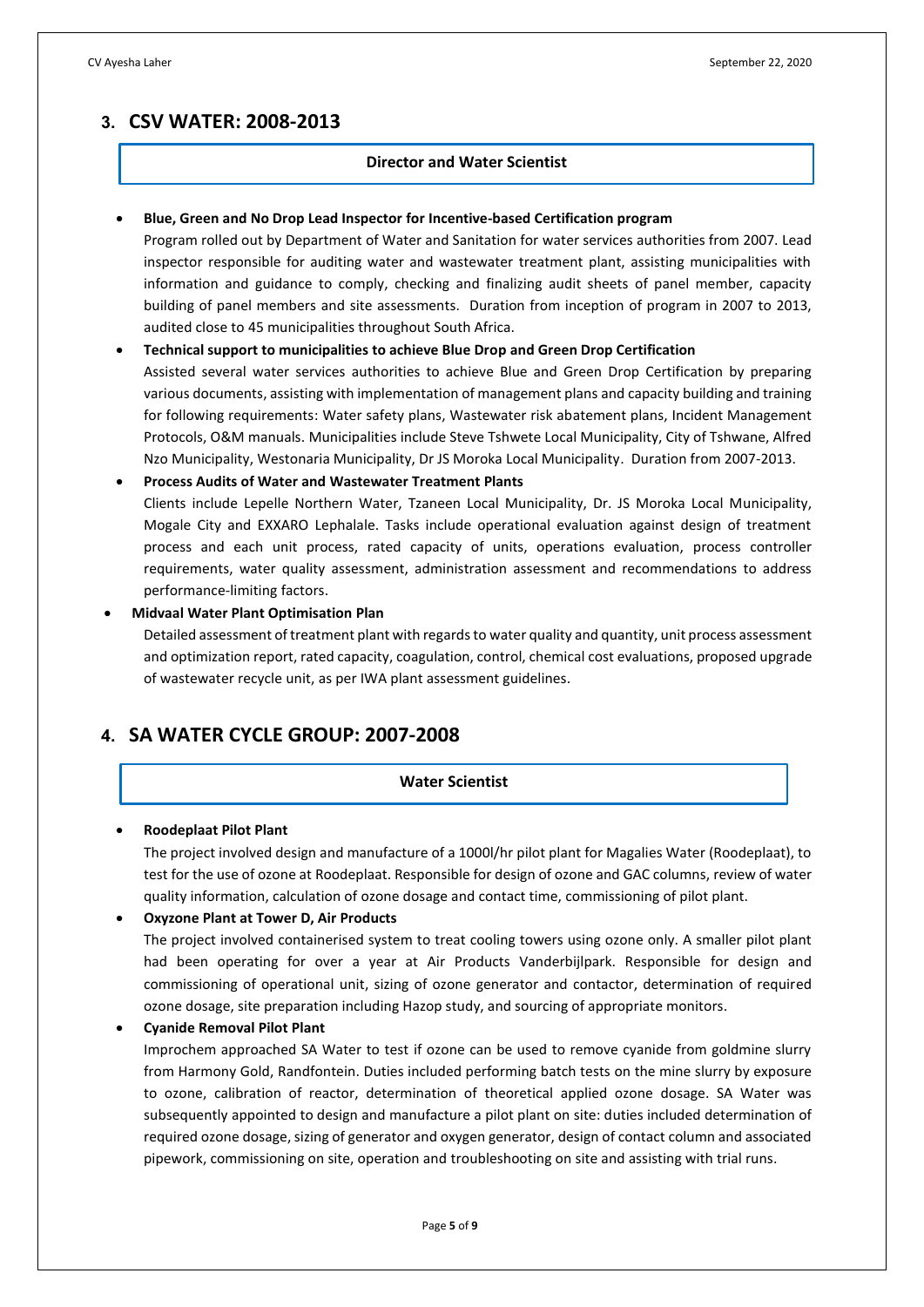# **Publications, Presentations, Training and Media Activities**

| A: Presentations and Papers           |                                                                                               |                                                                                                                                                               |  |
|---------------------------------------|-----------------------------------------------------------------------------------------------|---------------------------------------------------------------------------------------------------------------------------------------------------------------|--|
| <b>Date</b>                           | Conference                                                                                    | <b>Presentation</b>                                                                                                                                           |  |
| 15 <sup>th</sup> October<br>2019      | WISA Water Career Awareness Day,<br>University of Pretoria,                                   | Guest speaker, Presentation: Careers in the Water<br>Sector for Scientist                                                                                     |  |
| 18 <sup>th</sup><br>September<br>2019 | Water Reuse Conference, Birchwood                                                             | Paper Presented: Use of Risk management principles<br>for sustainable water use                                                                               |  |
| 18 <sup>th</sup><br>September<br>2019 | SRK consulting, JHB                                                                           | Guest speaker, Presentation: Risk Management of<br>water supply systems                                                                                       |  |
| 15 <sup>th</sup> August<br>2019       | WISA Gauteng, Women Process<br>Controllers day, ERWAT                                         | Guest speaker, Presentation : Are you prepared for the<br>4th Industrial Revolution in water/wastewater?                                                      |  |
| 27 <sup>th</sup> March<br>2019        | <b>Water Show Africa Sandton</b>                                                              | Seminar presentation: Is your water safe to drink?                                                                                                            |  |
| 15 <sup>th</sup> Feb<br>2019          | YWP DWS seminar Pretoria                                                                      | Guest speaker, Presentation: The Importance of a<br>Holistic understanding of the South African Water<br>Sector                                               |  |
| 27 <sup>th</sup><br>September<br>2018 | Power conference for Women in Water<br><b>Utilities</b><br>Riverside Incubation Hub, Fourways | Guest speaker, Presentation:: How can I be Wrong? A<br>perspective journey of your success                                                                    |  |
| 27 <sup>th</sup> June<br>20018        | <b>WISA 2018</b><br>ICC Cape Town                                                             | Hosted Workshop and presentation: "Challenges of<br>Groundwater Use by the Commercial Sector in the<br>Western Cape"                                          |  |
| 30-31st May<br>2018                   | Africa Health: Hospital Build Conference<br>Gallagher Estates. Midrand                        | Paper presented: Sustainable Water Supply for<br><b>Healthcare facilities</b>                                                                                 |  |
| 8 <sup>th</sup> Nov 2017              | UJ-ESKOM WORKSHOP PROGRAMME<br>2017. University of Johannesburg                               | Guest speaker, Presentation: Chronicle of a scientist.                                                                                                        |  |
| 16 <sup>th</sup> May<br>2016          | WISA Conference, Durban ICC.                                                                  | Workshop presented:<br>"Integrated asset management: cornerstone for<br>sustainable water service delivery:<br>Chairperson of Session 49 on Capacity building |  |
| 15 <sup>th</sup><br>September<br>2015 | Water Quality Summit; Sandton City                                                            | Papers presented:<br>"Implementation of risk-based principles to achieve<br>Blue Drop", and "Green Drop requirements"                                         |  |
| 8 <sup>th</sup> July 2013             | Municipal Water Quality Conference, Sun<br>City.                                              | Paper Presented:<br>"A guide to developing a risk-based monitoring<br>programme".                                                                             |  |
| 2011                                  | Municipal Water Quality Conference, ICC<br>Cape Town.                                         | Papers Presented:<br>"A guide to process audits", and<br>"Why the need for a Water Safety Plan and Risk<br>Abatement Plan".                                   |  |
| 2010                                  | WISA Conference, ICC, Durban.                                                                 | Paper presented:<br>" A guide to process audits leading to optimisation".                                                                                     |  |
| 2009                                  | WaterTech Africa, Gallagher Estates,<br>Midrand.                                              | Paper Presented:<br>"Guidelines for the evaluation of ozone for NOM<br>removal: Case study at Midvaal Water".                                                 |  |
| 2008                                  | WISA Conference, Durban.                                                                      | Paper Presented:                                                                                                                                              |  |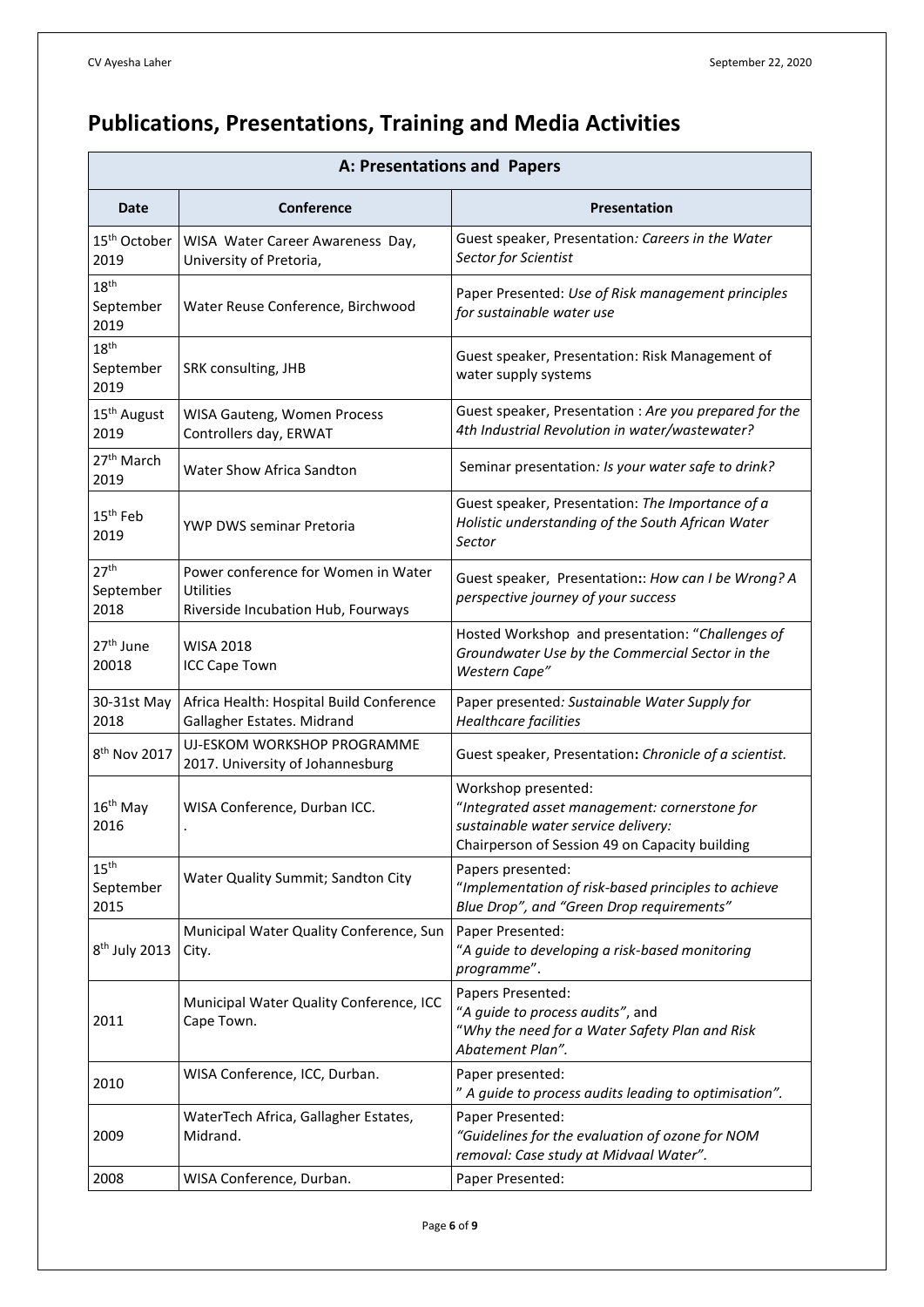|      |                                                        | "The effect of pre-ozonation on the physical<br>characteristics of raw water and natural organic matter<br>(NOM) in raw water from different South African water<br>resources" |
|------|--------------------------------------------------------|--------------------------------------------------------------------------------------------------------------------------------------------------------------------------------|
| 2005 | Lower Orange River Remediation Forum.                  | Presentation title:<br>"Use of Ozone in Water Treatment"                                                                                                                       |
| 2004 | Water Science Symposium, North West<br>University.     | Presentation title:<br>"The Effect of Ozone on Algal Cells and Natural Organic<br>Matter in South African Waters"                                                              |
| 2004 | Suid-Afrikaanse Akademie vir Wetenskap<br>Jaarkongres. | Paper presented:<br>"Die invloed van osoon op alge en algselkomponente by<br>watersuiwering"                                                                                   |

| <b>B: Water Research Commission and other reviews</b> |                                                                                                                                                                                                   |                                                                                                  |  |
|-------------------------------------------------------|---------------------------------------------------------------------------------------------------------------------------------------------------------------------------------------------------|--------------------------------------------------------------------------------------------------|--|
| <b>Date</b>                                           | Name of project                                                                                                                                                                                   | <b>Position</b>                                                                                  |  |
| 2020                                                  | WRC Publication: The impact of energy effluent<br>processes and technologies on cost and compliance at<br>municipal wastewater treatment plants                                                   | Reference Group Member                                                                           |  |
| 2017                                                  | WRC Publication: Guidance on drinking water supply<br>systems performance assessment and optimization                                                                                             | Reference Group member                                                                           |  |
| $2015 - 2016$                                         | WRC Publication: Decision support tool for<br>Wastewater Treatment Technology selection.                                                                                                          | Reference group member                                                                           |  |
| August 2015                                           | TOR 1008341: Guidance on drinking water supply<br>systems performance assessment and optimisation                                                                                                 | Request by WRC to review proposals<br>submitted                                                  |  |
| 2015                                                  | WRC sponsored workshop on Wastewater Treatment<br>Plant modelling to support the Green Drop program                                                                                               | Invited by WRC to attend meeting as<br>technical specialist                                      |  |
| 2014                                                  | Title: Efficacy of conventional drinking water<br>treatment processes in removing problem-causing<br>phytoplankton and associated organic compounds.<br>H. Ewerts, A. Swanepoel and H.H. du Preez | Review of scientific article for Water SA                                                        |  |
| 2013                                                  | WRC Publication: Development of Web-enabled (and<br>supportive spreadsheet-based) Wastewater Risk<br><b>Abatement Panning Tools</b>                                                               | Reference group member                                                                           |  |
| 2011                                                  | WRC Publications: Wastewater Risk abatement plan:<br>$A$ W <sub>2</sub> RAP quideline.                                                                                                            | Member of specialist review panel and<br>contributed examples of W <sub>2</sub> RAP<br>documents |  |

| <b>C: Training Courses Presented</b> |                                                                                                                                                                  |                                                  |  |
|--------------------------------------|------------------------------------------------------------------------------------------------------------------------------------------------------------------|--------------------------------------------------|--|
| <b>Date</b>                          | Name of project                                                                                                                                                  | <b>Description</b>                               |  |
| $24th$ July<br>2019                  | A One-day Training on Wastewater Audits, Risk<br>Assessment (W2RAP), Green Drop Certification<br>Requirements presented to Sasol staff at Secunda<br><b>WWTW</b> | Provided training on Green Drop<br>Certification |  |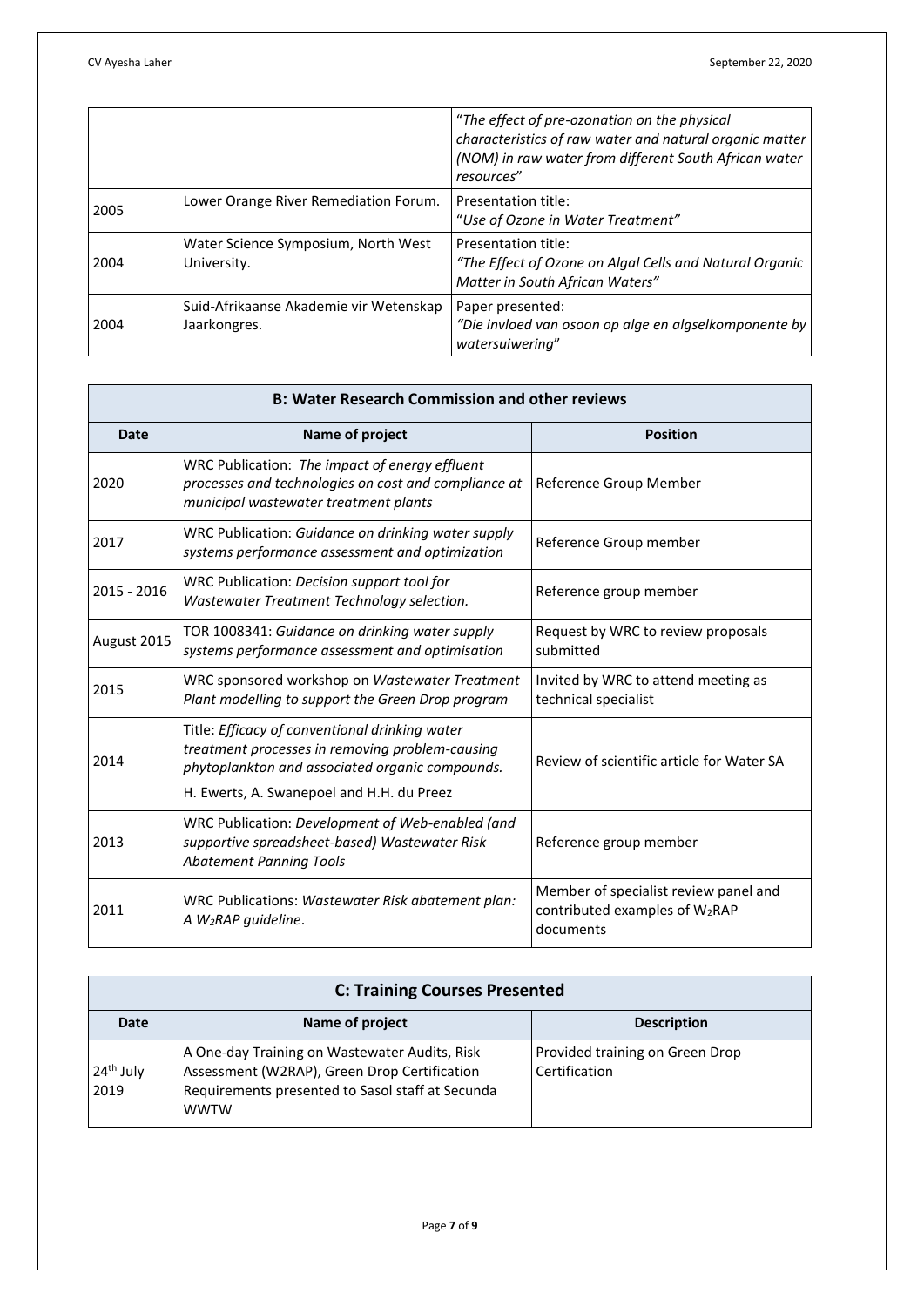| 18 <sup>th</sup><br>September<br>2019 | On-line training for SRK Consulting-                                                                                                                          | Training provided on Risk management of<br>Water systems                                                                                                            |
|---------------------------------------|---------------------------------------------------------------------------------------------------------------------------------------------------------------|---------------------------------------------------------------------------------------------------------------------------------------------------------------------|
| 2-4 <sup>th</sup> March<br>2020       | Custom-made 3 day Training Course for the Auditor-<br>General, Jointly presented by CBSS and AHL Water.<br>Title of course" Water Governance in South Africa" | Training provided on following:<br>· Blue Drop Certification<br>• Water Treatment Technologies<br>• Site visit to Daspoort WWTW<br>. Risk identification procedures |

| D: Social Responsibility Initiatives |                                                               |                                                      |                                                                                                                                                                           |
|--------------------------------------|---------------------------------------------------------------|------------------------------------------------------|---------------------------------------------------------------------------------------------------------------------------------------------------------------------------|
| Date                                 | Event                                                         | <b>Venue</b>                                         | Participation                                                                                                                                                             |
| Current                              | WISA 2020 Conference                                          | N/A                                                  | Assisting technical committee with review of<br>abstracts, arranging technical tours.                                                                                     |
| Current                              | <b>WISA Gauteng Division</b>                                  | N/A                                                  | Active member of WISA Gauteng Division<br>from 2019                                                                                                                       |
| 26 <sup>th</sup> June 2018           | <b>WISA 2018</b>                                              | <b>ICC Cape Town</b>                                 | Organised and hosted half day workshop for<br>Water Science Workshop titled " Making a<br>splash: How WISA can strengthen the social<br>compact within the water sector?" |
| 28 <sup>th</sup> November<br>2017    | Handover of Hippo Rollers –<br>WISA Water Science<br>Division | Alexandra Food<br>gardens and<br><b>World Vision</b> | Chairperson of WISA Water Science Division<br>to hand over Hippo Rollers donated at<br>Women in Water Conference                                                          |
| 19 October<br>2017                   | WISA Women in Water<br>Conference                             | Indaba Hotel                                         | <b>Facilitator of Conference</b>                                                                                                                                          |
| 19 <sup>th</sup> October<br>2017     | WISA Women in Water<br>Conference 2017                        | Indaba Hotel                                         | AHL Water - Sponsorship of prizes for water<br>fun event                                                                                                                  |

| E: Media Articles                                                       |                                                                                                                                                                                                                 |                                                                                             |  |
|-------------------------------------------------------------------------|-----------------------------------------------------------------------------------------------------------------------------------------------------------------------------------------------------------------|---------------------------------------------------------------------------------------------|--|
| Date                                                                    | Event                                                                                                                                                                                                           | Link                                                                                        |  |
| LinkedIn<br><b>Articles</b>                                             | 5 Feb 2109: Is tap water safe to drink in South Africa?<br>29 May 2019: Wate Quality Verification audits for your building,<br>home, factory<br>30 April 2020: Effect of Lockdown on water quality in buildings | https://www.linkedin.co<br>m/in/ayesha-laher-<br>40745927/detail/recent-<br>activity/posts/ |  |
| SA Profile<br>Magazine                                                  | Volume 2 2019, page 90-91. Profile on AHL Water-Sustainably<br>management is a reality<br>Volume 3 2020, page 62/64: Risk Management for water<br>services - the silver bullet to our current water woes        | https://mediaxpose.co.z<br>a/publications/sa-<br>profile-online/                            |  |
| Water and<br>Sanitation<br>Magazine -                                   | Vol 13 No 3. May/June 2018. Page 23<br>Hospital off the grid – report on Life Health Vincent Palloti<br>containerised plant                                                                                     |                                                                                             |  |
| official<br>magazine of<br>the Water<br>Institute of<br>Southern Africa | Vol 13 .No 5. Sept/October 2018. Page 50-51<br>Giving Back to Communities- reporting on WISA WSD division<br>handover of hippo rollers                                                                          |                                                                                             |  |
|                                                                         | Vol 14 No 3. Page 13<br>Changing the Narrative – report back on WISA YWP event                                                                                                                                  |                                                                                             |  |
| (WISA)                                                                  | Vol 14 No 5. Sept/Oct 2019. Page 46 - 49                                                                                                                                                                        |                                                                                             |  |